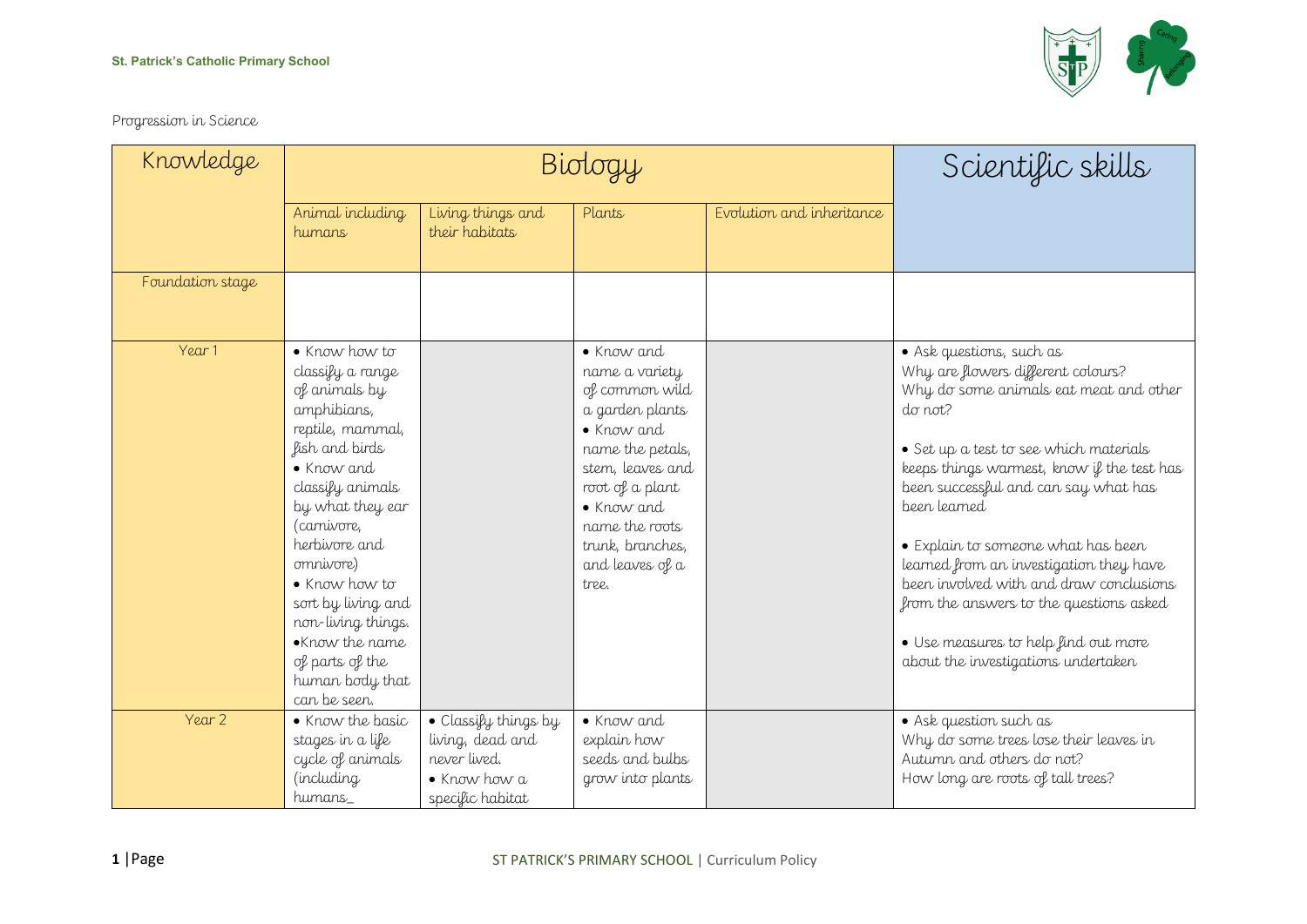

|        | • Know why<br>exercise, a<br>balances diet and<br>good hygiene are<br>important for<br>humans.                                                                                                                                              | provides for the<br>basic needs of living<br>things there (plants<br>and animals)<br>• Match living<br>livings to their<br>habitat<br>• Name some<br>different sources of<br>food for animals<br>• Know about and<br>explain a simple<br>food chain. | • Know what<br>plants need in<br>order to grow<br>and stay healthy<br>(water, light and<br>suitable<br>temperature)                                                                                                                        | Why do some animals have underground<br>habitats?<br>· Use equipment such as thermometers<br>and rain gauges to help observe changes<br>to local environment as the year progresses<br>· Use microscopes to find out more about<br>small creatures and plants<br>• Know how to set up a fair test and do<br>so when finding out about how seeds<br>grow best<br>• Classify or group things according to $a$<br>given criteria e.g. deciduous and coniferous<br>trees<br>• Draw conclusions from fair tests and<br>explain what has been found out<br>· Use measures to help find out more<br>about the investigations they are engaged<br>with. |
|--------|---------------------------------------------------------------------------------------------------------------------------------------------------------------------------------------------------------------------------------------------|------------------------------------------------------------------------------------------------------------------------------------------------------------------------------------------------------------------------------------------------------|--------------------------------------------------------------------------------------------------------------------------------------------------------------------------------------------------------------------------------------------|-------------------------------------------------------------------------------------------------------------------------------------------------------------------------------------------------------------------------------------------------------------------------------------------------------------------------------------------------------------------------------------------------------------------------------------------------------------------------------------------------------------------------------------------------------------------------------------------------------------------------------------------------|
| Year 3 | • Know about the<br>importance of a<br>nutritious<br>balanced diet<br>• Know how<br>nutrients, water<br>and oxygen are<br>transported<br>within animals<br>and humans<br>• Know about the<br>skeletal and<br>muscular system<br>of a human. |                                                                                                                                                                                                                                                      | • Know the<br>function of<br>different parts of<br>flowering plants<br>and trees<br>$\bullet$ Know how<br>water is<br>transported<br>within plants<br>• Know the plant<br>life cycle,<br>especially the<br>importance of<br><i>flowers</i> | • Ask question such as;<br>Why does the moon appear as different<br>shapes in the night sky?<br>Why do shadows change during the day?<br>Where does a fossil come from?<br>• Make observation<br>· Use research<br>· Set up a fair test<br>• Take measurements (use a thermometer,<br>gather and record information, group<br>information, use bar charts,<br>· Use a key<br>• Draw conclusions which help us to<br>understand scientific information                                                                                                                                                                                           |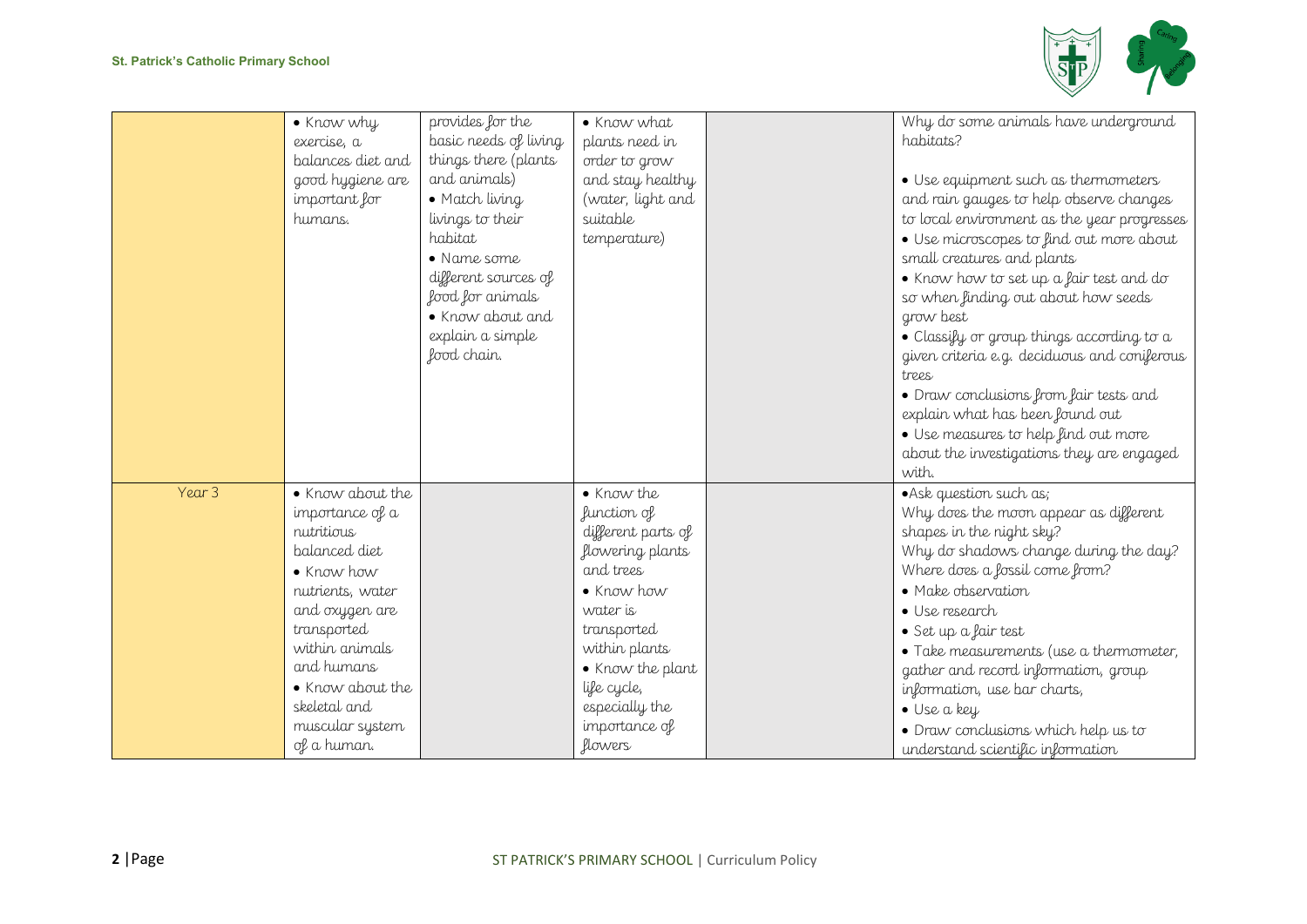

|        |                                                                                                                                                                                                                                                                                                                                                                               |                                                                                                                                                                                                                                               |  | Amend predictions and be prepared to<br>change ideas as a result of what has been<br>found out.                                                                                                                                                                                                                                                                                                         |
|--------|-------------------------------------------------------------------------------------------------------------------------------------------------------------------------------------------------------------------------------------------------------------------------------------------------------------------------------------------------------------------------------|-----------------------------------------------------------------------------------------------------------------------------------------------------------------------------------------------------------------------------------------------|--|---------------------------------------------------------------------------------------------------------------------------------------------------------------------------------------------------------------------------------------------------------------------------------------------------------------------------------------------------------------------------------------------------------|
| Year 4 | · Identify and<br>name the parts of<br>the human<br>digestive system<br>•Know the<br>functions of the<br>organs in the<br>human digestive<br>system<br>· Identify and<br>know the different<br>types of human<br>teeth<br>• Know the<br>functions of<br>different human<br>teeth<br>• Use and<br>construct food<br>chains to identify<br>producers,<br>predators and<br>prey. | · Use classification<br>keys to group<br>identify and name<br>living things<br>•Know how<br>changes to an<br>environment could<br>endanger living<br>things<br>• Group materials<br>based on their state<br>of matter (solid,<br>liquid, gas) |  | • Ask questions<br>• Use research<br>• Carry out and set up a fair test<br>· Measure data using a data logger,<br>thermometer<br>• Gather information<br>• Present information using a bar chart<br>and other statistical tables<br>· Write up findings<br>• Draw conclusions from measureable<br><i>findings</i><br>• Make and amend predictions and change<br>ideas based on what has been found out. |
| Year 5 | • Create a timeline<br>to indicate stages<br>of growth in<br>humans                                                                                                                                                                                                                                                                                                           | .Know the life cycle<br>of different living<br>things e.g. mammal,<br>amphibian, insect<br>and bird<br>• Know the<br>differences between<br>different life cycles                                                                             |  | · Set up an investigation<br>· Set up a fair test<br>• Set up an enquiry based investigation<br>• Know what the variables are in a given<br>enquiry<br>· Use measurements including capacity<br>and mass                                                                                                                                                                                                |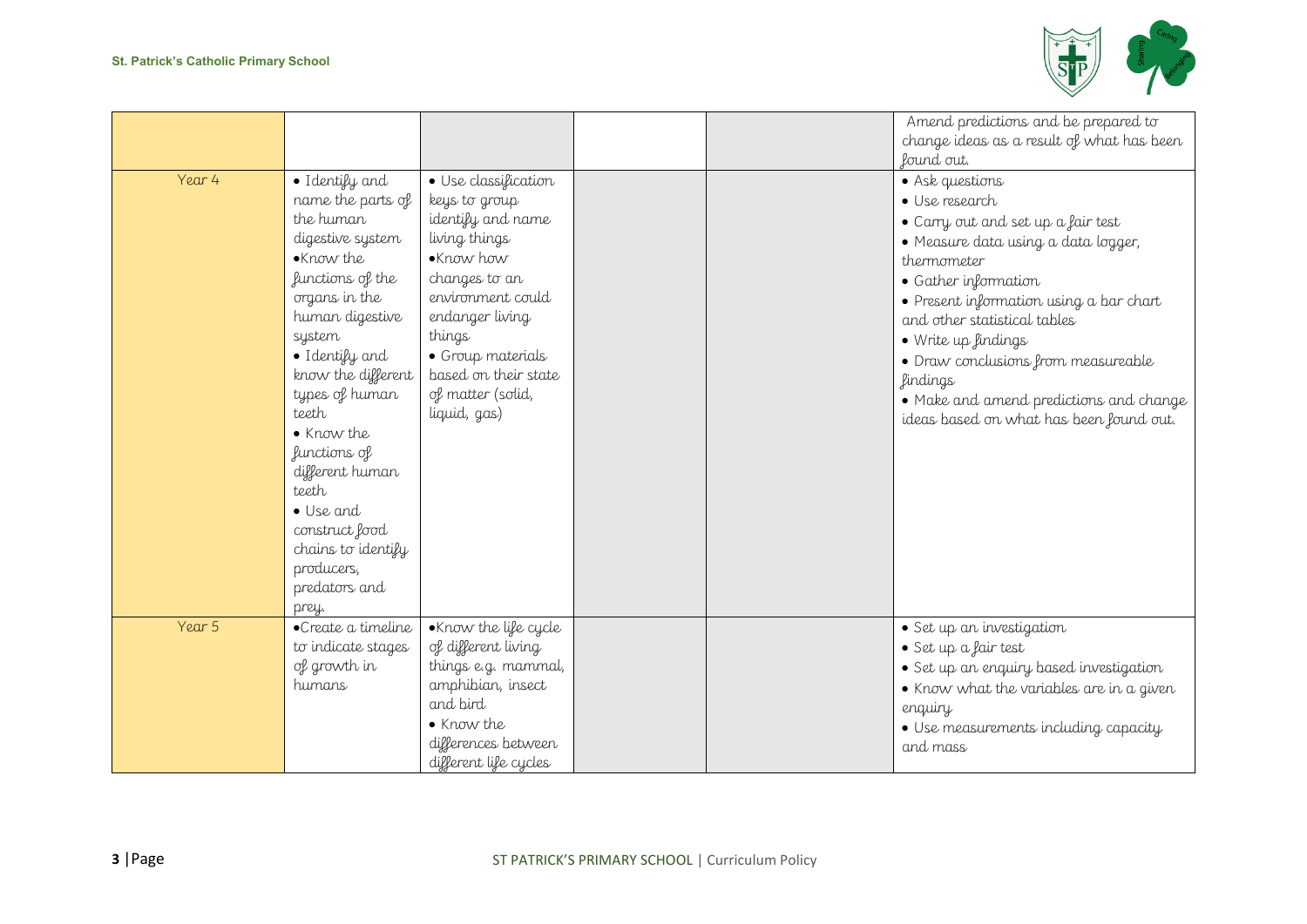

|        |                                                                                                                                                                                                                                                                                                                                                           | • Know the process<br>of reproduction in<br>plants<br>• Know the process<br>of reproduction in<br>animals                                                                                                                                                                              |                                                                                                                                                                                                                                                                                                                                                                                  | · Use other scientific instruments as<br>needed e.g. thermometer, rain gauge,<br>spring scales<br>· Record data<br>· Make predictions based on information<br>from investigation<br>· Use diagrams as and when necessary to<br>support writing<br>• Relate causal relationships<br>· Frequently carry out research when<br>investigating a scientific principle or theory                                                                                                                                                                                                                                                                                                                                                                                                                                                                                                                           |
|--------|-----------------------------------------------------------------------------------------------------------------------------------------------------------------------------------------------------------------------------------------------------------------------------------------------------------------------------------------------------------|----------------------------------------------------------------------------------------------------------------------------------------------------------------------------------------------------------------------------------------------------------------------------------------|----------------------------------------------------------------------------------------------------------------------------------------------------------------------------------------------------------------------------------------------------------------------------------------------------------------------------------------------------------------------------------|-----------------------------------------------------------------------------------------------------------------------------------------------------------------------------------------------------------------------------------------------------------------------------------------------------------------------------------------------------------------------------------------------------------------------------------------------------------------------------------------------------------------------------------------------------------------------------------------------------------------------------------------------------------------------------------------------------------------------------------------------------------------------------------------------------------------------------------------------------------------------------------------------------|
| Year 6 | · Identify and<br>name the main<br>parts of the<br>human<br>circulatory<br>system<br>• Know the<br>function of the<br>heart, blood<br>vessels and<br>blood.<br>• Know the<br>impact of diet,<br>exercise, drugs<br>and lifestyle on<br>health<br>. Know the ways<br>in which nutrients<br>and water are<br>transported in<br>animals,<br>including humans | · Classify living<br>things into broad<br>groups according to<br>observable<br>characteristics and<br>based on similarities<br>and differences.<br>• Know how living<br>things have been<br>classified<br>· Give reasons for<br>classifying plants<br>and animals in a<br>specific way | • Know how the earth<br>and living things have<br>changed over time.<br>.Know how fossils can<br>be used to find out about<br>the past.<br>• Know about<br>reproduction and<br>offspring<br>• Know how animals<br>and plants are adapted<br>to suit their environment<br>• Link adaptation over<br>time to evolution<br>• Know about evolution<br>and can explain what it<br>is. | .Know which type of investigation is<br>needed to suit a particular scientific<br>enquiry<br>. Know how to set up on an enquiry<br>based investigation<br>• Know what the variables are in a given<br>enquiry and can isolate each one when<br>investigating<br>· Use of measurements including capacity,<br>mass, ratio, and proportion<br>• Record data and present them in a range<br>of ways including diagrams, labels,<br>classification keys, tables, scatter graphs,<br>and bar and line graphs.<br>· Make predictions based on information<br>gleaned from their investigations and<br>create new investigations as a result<br>• Able to present information related to<br>scientific enquires<br>· Use a range of written methods to report<br>findings including focusing on the<br>planning, doing and evaluating phases<br>. Aware of the need to support curriculum<br>with evidence |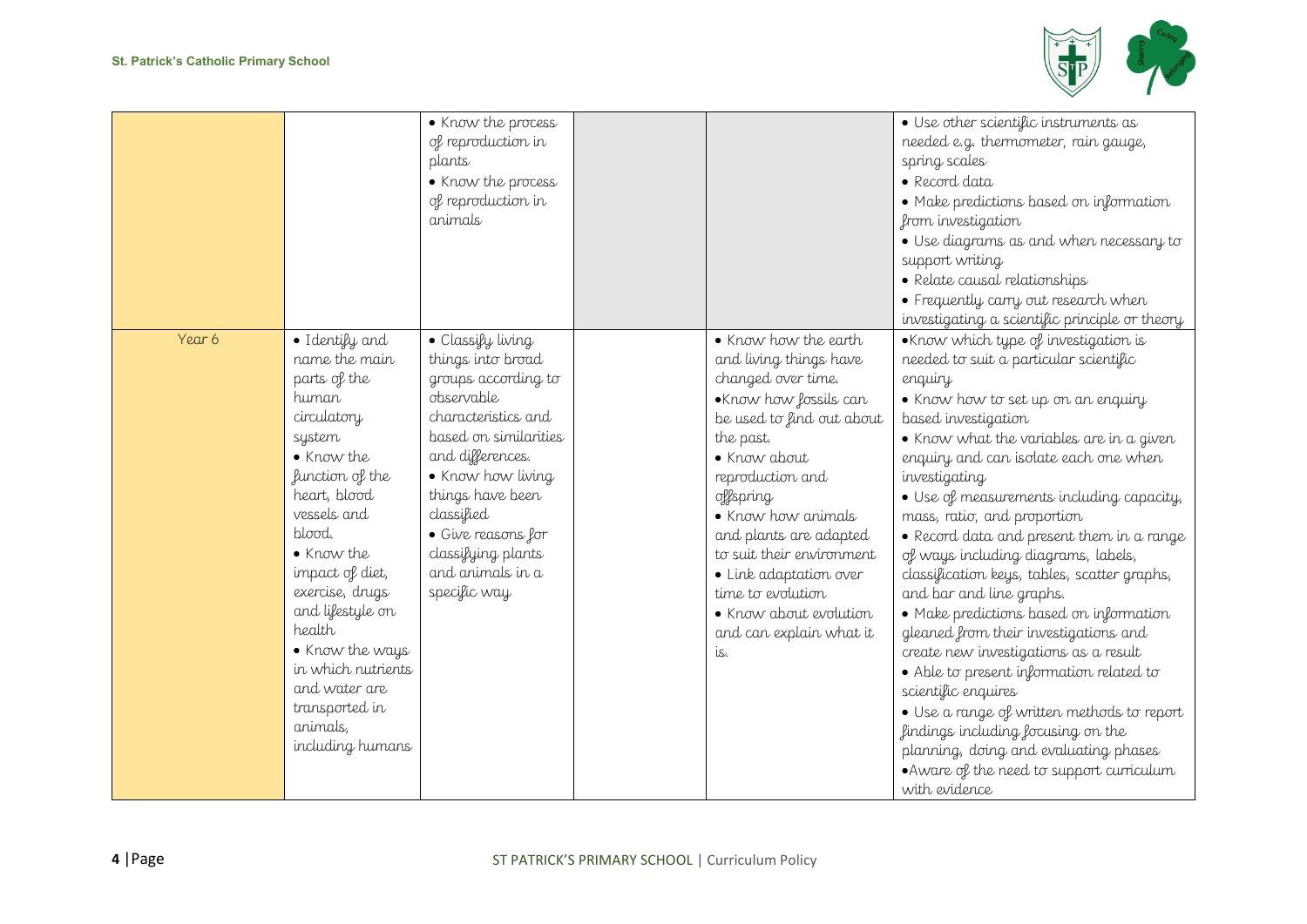

|  |  | $\bullet$ Able to give an example of something<br>they have focused on when supporting a<br>scientific theory e.g. classifying vertebrate<br>and invertebrate creatures or why certain<br>creatures choose their unique habitats. |
|--|--|-----------------------------------------------------------------------------------------------------------------------------------------------------------------------------------------------------------------------------------|
|  |  |                                                                                                                                                                                                                                   |

|                  |                                                                                                                                   | Chemistry                              | Scientific Skills |                  |                                                                                                                                                                                                                                                                                                                                                                                                                                            |
|------------------|-----------------------------------------------------------------------------------------------------------------------------------|----------------------------------------|-------------------|------------------|--------------------------------------------------------------------------------------------------------------------------------------------------------------------------------------------------------------------------------------------------------------------------------------------------------------------------------------------------------------------------------------------------------------------------------------------|
|                  | Everyday<br>materials                                                                                                             | Properties and<br>changes in materials | Rocks             | States of matter |                                                                                                                                                                                                                                                                                                                                                                                                                                            |
| Foundation stage |                                                                                                                                   |                                        |                   |                  |                                                                                                                                                                                                                                                                                                                                                                                                                                            |
| Year 1           | • Know the<br>name of the<br>materials an<br>object is made<br>from<br>• Know about<br>the properties of<br>everyday<br>materials |                                        |                   |                  | • Ask questions, such as<br>Why are flowers different colours?<br>Why do some animals eat meat and other<br>do not?<br>• Set up a test to see which materials<br>keeps things warmest, know if the test has<br>been successful and can say what has<br>been learned<br>• Explain to someone what has been<br>learned from an investigation they have<br>been involved with and draw conclusions<br>from the answers to the questions asked |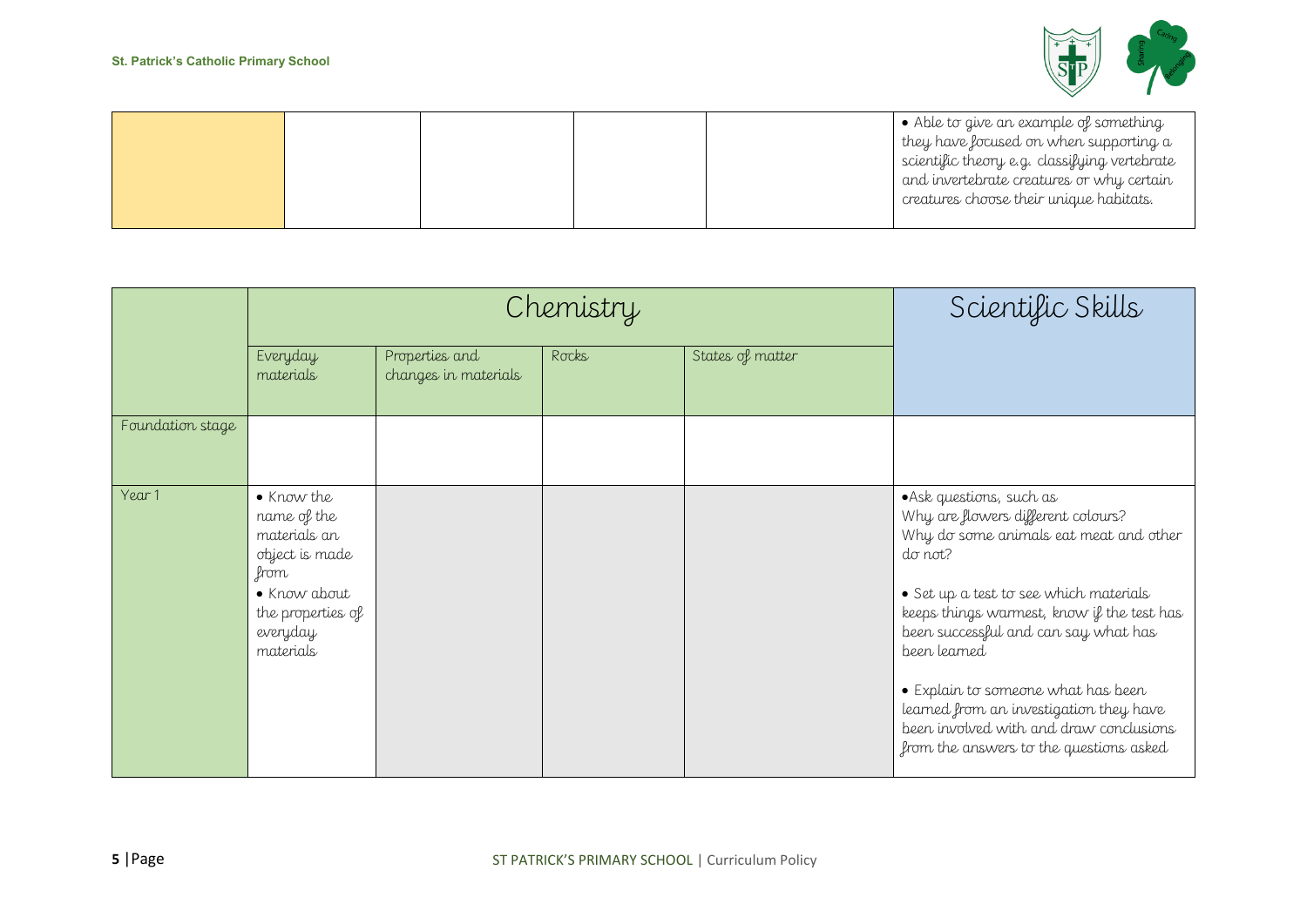

|        |                                                                                                                                                                                          |                                                                                                                                                                       | Use measures to help find out more about<br>the investigations undertaken                                                                                                                                                                                                                                                                                                                                                                                                                                                                                                                                                                                                                                                                 |
|--------|------------------------------------------------------------------------------------------------------------------------------------------------------------------------------------------|-----------------------------------------------------------------------------------------------------------------------------------------------------------------------|-------------------------------------------------------------------------------------------------------------------------------------------------------------------------------------------------------------------------------------------------------------------------------------------------------------------------------------------------------------------------------------------------------------------------------------------------------------------------------------------------------------------------------------------------------------------------------------------------------------------------------------------------------------------------------------------------------------------------------------------|
| Year 2 | • Know how<br>materials can be<br>changed by<br>squashing,<br>bending,<br>twisting and<br>stretching<br>· Know why a<br>material might<br>or might not be<br>used for a<br>specific job. |                                                                                                                                                                       | • Ask question such as<br>Why do some trees lose their leaves in<br>Autumn and others do not?<br>How long are roots of tall trees?<br>Why do some animals have underground<br>habitats?<br>• Use equipment such as thermometers<br>and rain gauges to help observe changes<br>to local environment as the year progresses<br>· Use microscopes to find out more about<br>small creatures and plants<br>. Know how to set up a fair test and do<br>so when finding out about how seeds<br>grow best<br>$\bullet$ Classify or group things according to a<br>given criteria e.g. deciduous and coniferous<br>trees<br>• Draw conclusions from fair tests and<br>explain what has been found out<br>Use measures to help find out more about |
| Year 3 |                                                                                                                                                                                          | • Compare and<br>group rocks based<br>on their<br>appearance and<br>physical properties<br>giving reasons<br>• Know how soil<br>is made and how<br>fossils are formed | the investigations they are engaged with.<br>• Ask question such as;<br>Why does the moon appear as different<br>shapes in the night sky?<br>Why do shadows change during the day?<br>Where does a fossil come from?<br>• Make observation<br>· Use research<br>• Set up a fair test                                                                                                                                                                                                                                                                                                                                                                                                                                                      |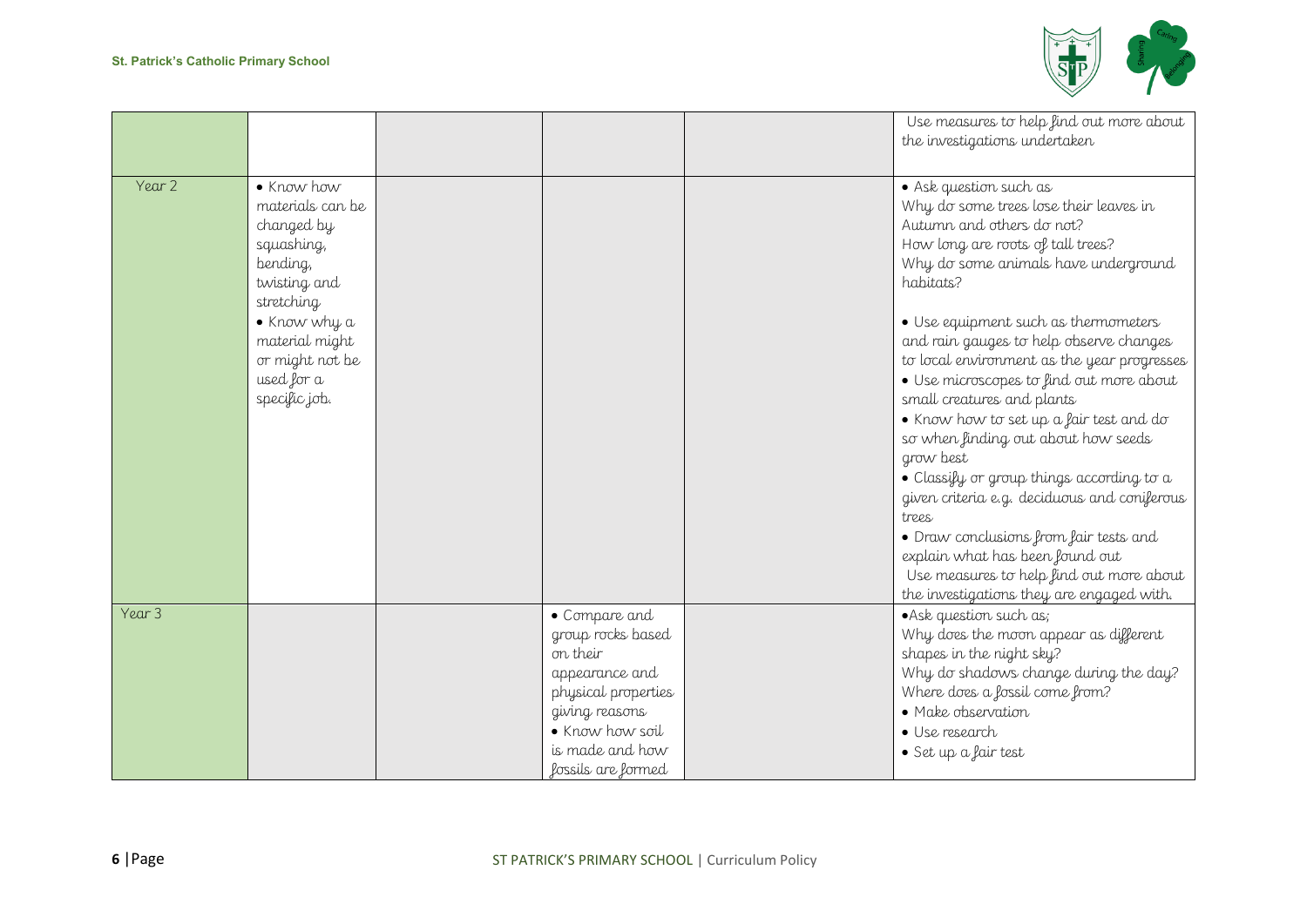

|        |                     | • Know about and   |                           | · Take measurements (use a thermometer,   |
|--------|---------------------|--------------------|---------------------------|-------------------------------------------|
|        |                     | explain the        |                           | gather and record information, group      |
|        |                     | difference between |                           | information, use bar charts,              |
|        |                     | sedimentary,       |                           | · Use a key                               |
|        |                     | metamorphic and    |                           | · Draw conclusions which help us to       |
|        |                     | igneous rock       |                           | understand scientific information         |
|        |                     |                    |                           | Amend predictions and be prepared to      |
|        |                     |                    |                           | change ideas as a result of what has been |
|        |                     |                    |                           | found out.                                |
| Year 4 |                     |                    | • Know the temperature of | • Ask questions                           |
|        |                     |                    | which materials change    | • Use research                            |
|        |                     |                    | state                     | • Carry out and set up a fair test        |
|        |                     |                    | • Know about and explore  | · Measure data using a data logger,       |
|        |                     |                    | how some materials can    | thermometer                               |
|        |                     |                    | change state              | • Gather information                      |
|        |                     |                    | • Know the part played by | • Present information using a bar chart   |
|        |                     |                    | evaporation and           | and other statistical tables              |
|        |                     |                    | condensation in the water | • Write up findings                       |
|        |                     |                    | cycle.                    | · Draw conclusions from measureable       |
|        |                     |                    |                           | <i>findings</i>                           |
|        |                     |                    |                           | Make and amend predictions and change     |
|        |                     |                    |                           | ideas based on what has been found out.   |
| Year 5 | • Compare and group |                    |                           | ·Set up an investigation                  |
|        | materials based on  |                    |                           | · Set up a fair test                      |
|        | their properties    |                    |                           | · Set up an enquiry based investigation   |
|        | • Know and explain  |                    |                           | • Know what the variables are in a given  |
|        | how a material      |                    |                           | enquiry                                   |
|        | dissolves to form a |                    |                           | · Use measurements including capacity     |
|        | solution            |                    |                           | and mass                                  |
|        | • Know and show     |                    |                           | · Use other scientific instruments as     |
|        | how to recover a    |                    |                           | needed e.g. thermometer, rain gauge,      |
|        | substance form a    |                    |                           | spring scales                             |
|        | solution            |                    |                           | • Record data                             |
|        | $\bullet$ Know and  |                    |                           | • Make predictions based on information   |
|        | demonstrate how     |                    |                           | from investigation                        |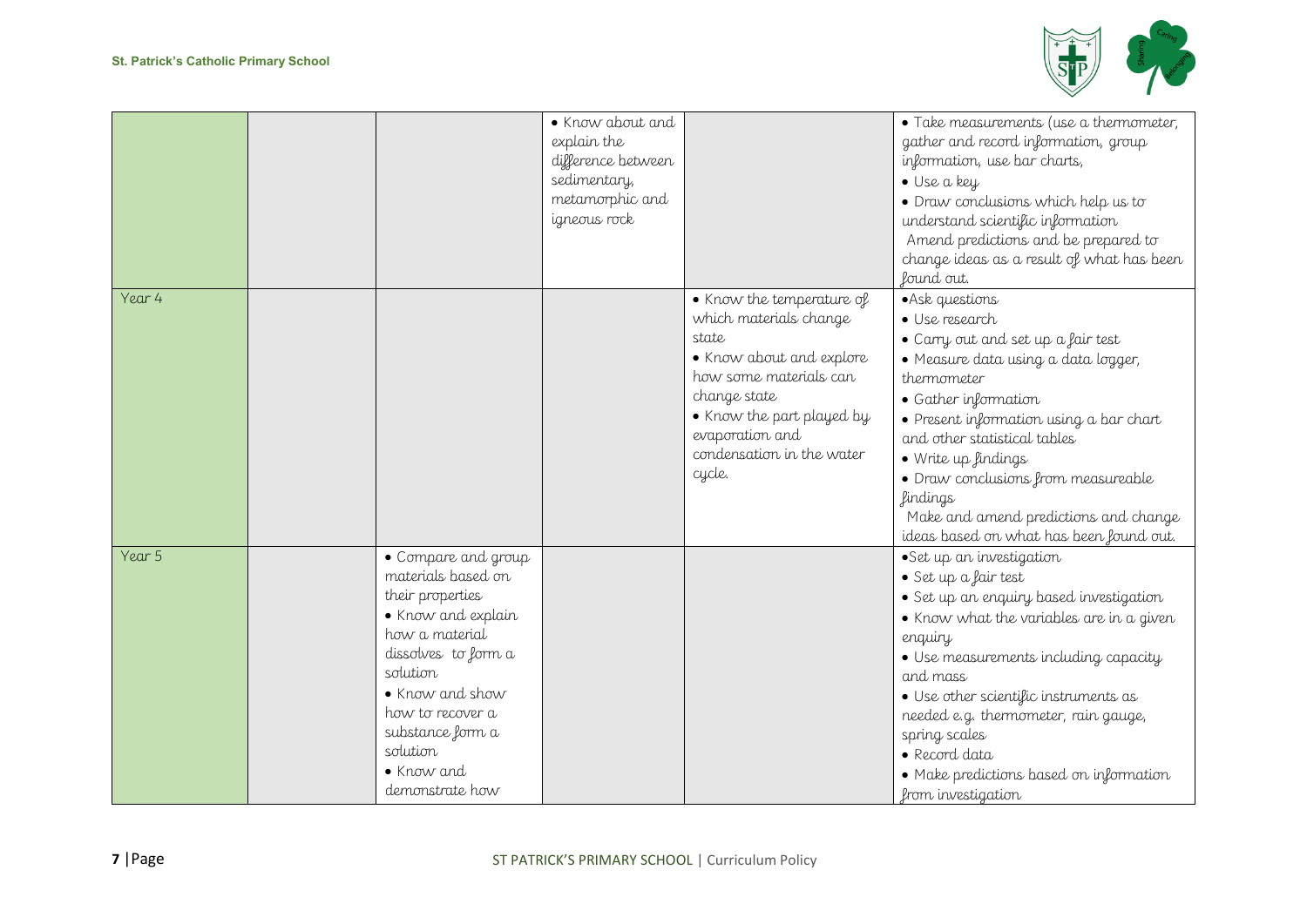

|        | some materials can be<br>separated<br>• Know and<br>demonstrate that<br>some changes are<br>reversible and some<br>are not<br>• Know how some<br>changes result in the<br>formation of a new<br>material and this is<br>usually irreversible |  | · Use diagrams as and when necessary to<br>support writing<br>· Relate causal relationships<br>Frequently carry out research when<br>investigating a scientific principle or theory                                                                                                                                                                                                                                                                                                                                                                                                                                                                                                                                                                                                                                                    |
|--------|----------------------------------------------------------------------------------------------------------------------------------------------------------------------------------------------------------------------------------------------|--|----------------------------------------------------------------------------------------------------------------------------------------------------------------------------------------------------------------------------------------------------------------------------------------------------------------------------------------------------------------------------------------------------------------------------------------------------------------------------------------------------------------------------------------------------------------------------------------------------------------------------------------------------------------------------------------------------------------------------------------------------------------------------------------------------------------------------------------|
| Year 6 |                                                                                                                                                                                                                                              |  | . Know which type of investigation is<br>needed to suit a particular scientific<br>enquiry<br>. Know how to set up on an enquiry<br>based investigation<br>• Know what the variables are in a given<br>enquiry and can isolate each one when<br>investigating<br>· Use of measurements including capacity,<br>mass, ratio, and proportion<br>• Record data and present them in a range<br>of ways including diagrams, labels,<br>classification keys, tables, scatter graphs,<br>and bar and line graphs.<br>• Make predictions based on information<br>gleaned from their investigations and<br>create new investigations as a result<br>• Able to present information related to<br>scientific enquires<br>· Use a range of written methods to report<br>findings including focusing on the<br>planning, doing and evaluating phases |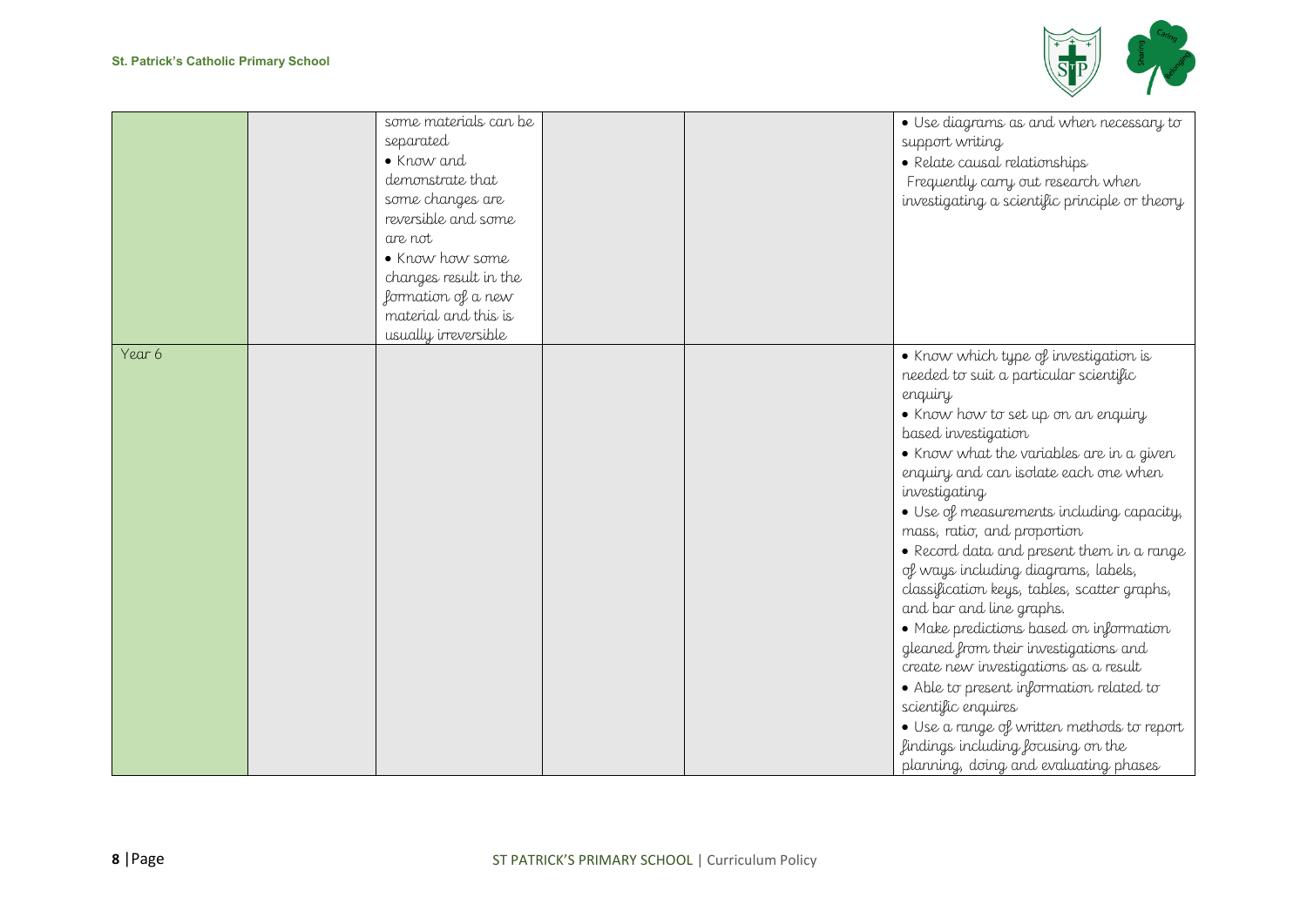

|  |  | $\bullet$ Aware of the need to support curriculum |
|--|--|---------------------------------------------------|
|  |  | with evidence                                     |
|  |  | • Able to give an example of something            |
|  |  | they have focused on when supporting a            |
|  |  | scientific theory e.g. classifying vertebrate     |
|  |  | and invertebrate creatures or why certain         |
|  |  | creatures choose their unique habitats.           |
|  |  |                                                   |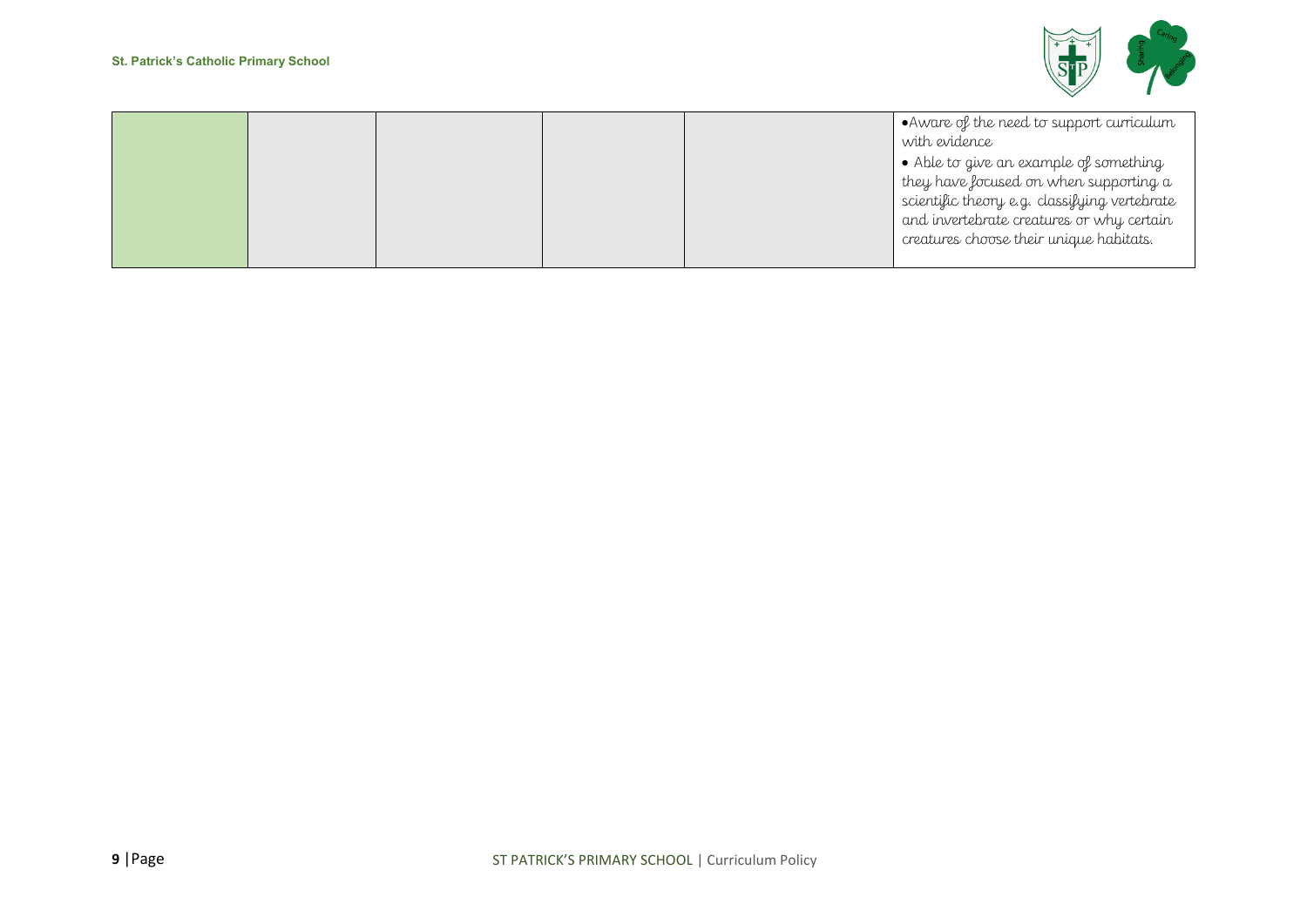

| Knowledge<br>and skills | Physics                                                                                                     |                    |        |       |       |             | Scientific skills                                                                                                                                                                                                                                                                                                                                                                                                                                                                                                       |
|-------------------------|-------------------------------------------------------------------------------------------------------------|--------------------|--------|-------|-------|-------------|-------------------------------------------------------------------------------------------------------------------------------------------------------------------------------------------------------------------------------------------------------------------------------------------------------------------------------------------------------------------------------------------------------------------------------------------------------------------------------------------------------------------------|
|                         | Season<br>changes                                                                                           | Earth and<br>Space | Forces | Light | Sound | Electricity |                                                                                                                                                                                                                                                                                                                                                                                                                                                                                                                         |
| Foundation stage        |                                                                                                             |                    |        |       |       |             |                                                                                                                                                                                                                                                                                                                                                                                                                                                                                                                         |
| Year 1                  | $\bullet$ Name<br>the<br>seasons<br>and<br>know<br>about<br>the type<br>of<br>weather<br>in each<br>season. |                    |        |       |       |             | • Ask questions, such as<br>Why are flowers different colours?<br>Why do some animals eat meat and other<br>do not?<br>• Set up a test to see which materials<br>keeps things warmest, know if the test has<br>been successful and can say what has<br>been learned<br>• Explain to someone what has been<br>learned from an investigation they have<br>been involved with and draw conclusions<br>from the answers to the questions asked<br>Use measures to help find out more about<br>the investigations undertaken |
| Year 2                  |                                                                                                             |                    |        |       |       |             | • Ask question such as<br>Why do some trees lose their leaves in<br>Autumn and others do not?<br>How long are roots of tall trees?<br>Why do some animals have underground<br>habitats?                                                                                                                                                                                                                                                                                                                                 |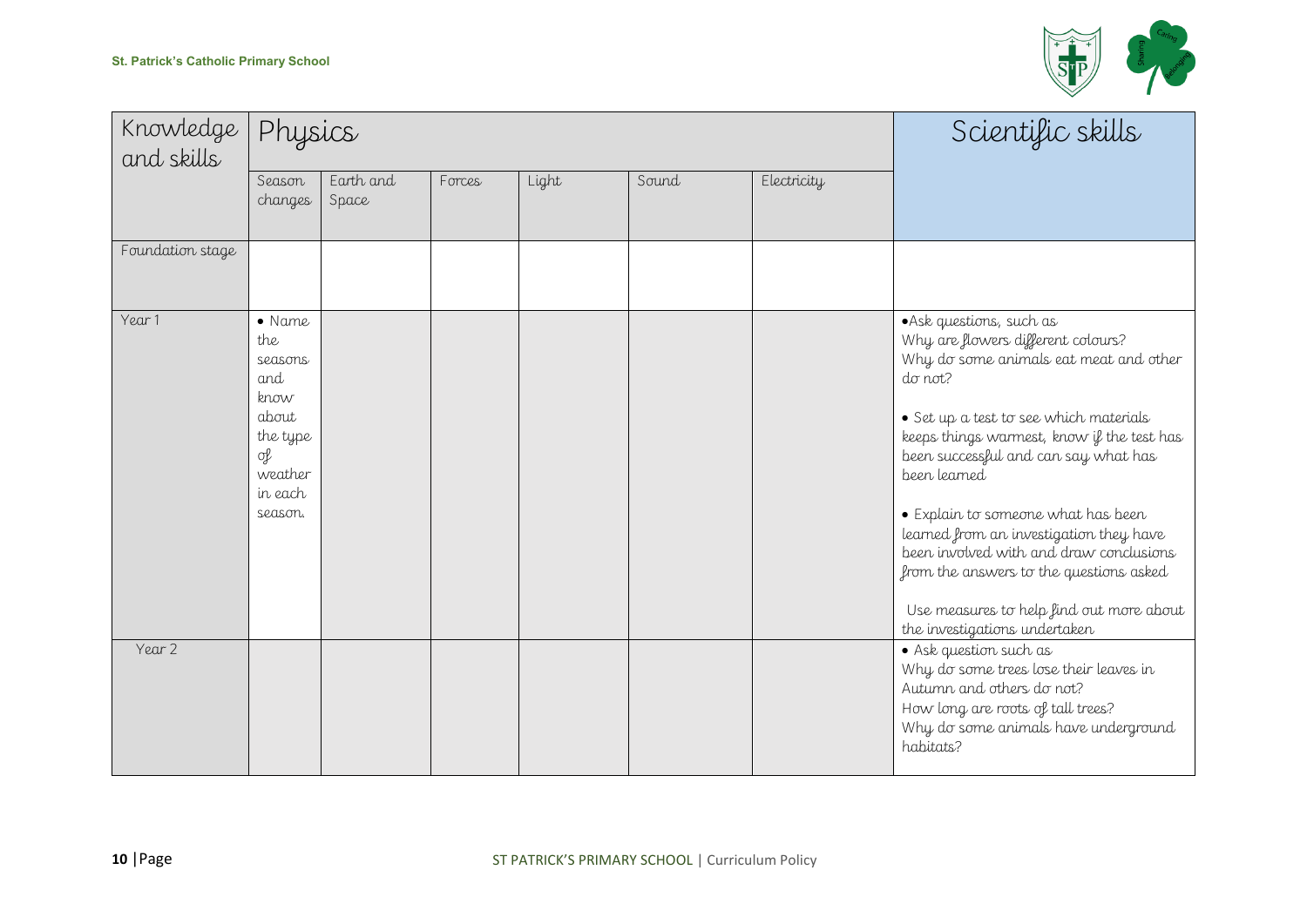

|        |  |                                                                                                                                                                                                                                                                 |                                                                                                                                                                                                                                                                    |  | · Use equipment such as thermometers<br>and rain gauges to help observe changes<br>to local environment as the year progresses<br>· Use microscopes to find out more about<br>small creatures and plants<br>• Know how to set up a fair test and do<br>so when finding out about how seeds<br>grow best<br>• Classify or group things according to $a$<br>given criteria e.g. deciduous and coniferous<br>trees<br>• Draw conclusions from fair tests and<br>explain what has been found out<br>Use measures to help find out more about<br>the investigations they are engaged with. |
|--------|--|-----------------------------------------------------------------------------------------------------------------------------------------------------------------------------------------------------------------------------------------------------------------|--------------------------------------------------------------------------------------------------------------------------------------------------------------------------------------------------------------------------------------------------------------------|--|---------------------------------------------------------------------------------------------------------------------------------------------------------------------------------------------------------------------------------------------------------------------------------------------------------------------------------------------------------------------------------------------------------------------------------------------------------------------------------------------------------------------------------------------------------------------------------------|
| Year 3 |  | $\bullet$ Know<br>about and<br>describe<br>how<br>objects<br>move on<br>different<br>surfaces<br>$\bullet$ Know<br>how a<br>simple<br>pulley<br>works and<br>use to lift<br>an object<br>$\bullet$ Know<br>how some<br>forces<br>require<br>contact<br>and some | • Know that<br>dark is the<br>absence of<br>light<br>• Know that<br>light is<br>needed in<br>order to see<br>and is<br>reflected from<br>a surface<br>• Know and<br>demonstrate<br>how a<br>shadow is<br>formed and<br>explain how<br>a shadow<br>changes<br>shape |  | • Ask question such as;<br>Why does the moon appear as different<br>shapes in the night sky?<br>Why do shadows change during the day?<br>Where does a fossil come from?<br>· Make observation<br>· Use research<br>· Set up a fair test<br>• Take measurements (use a thermometer,<br>gather and record information, group<br>information, use bar charts,<br>· Use a key<br>· Draw conclusions which help us to<br>understand scientific information<br>• Amend predictions and be prepared to<br>change ideas as a result of what has been<br>found out.                            |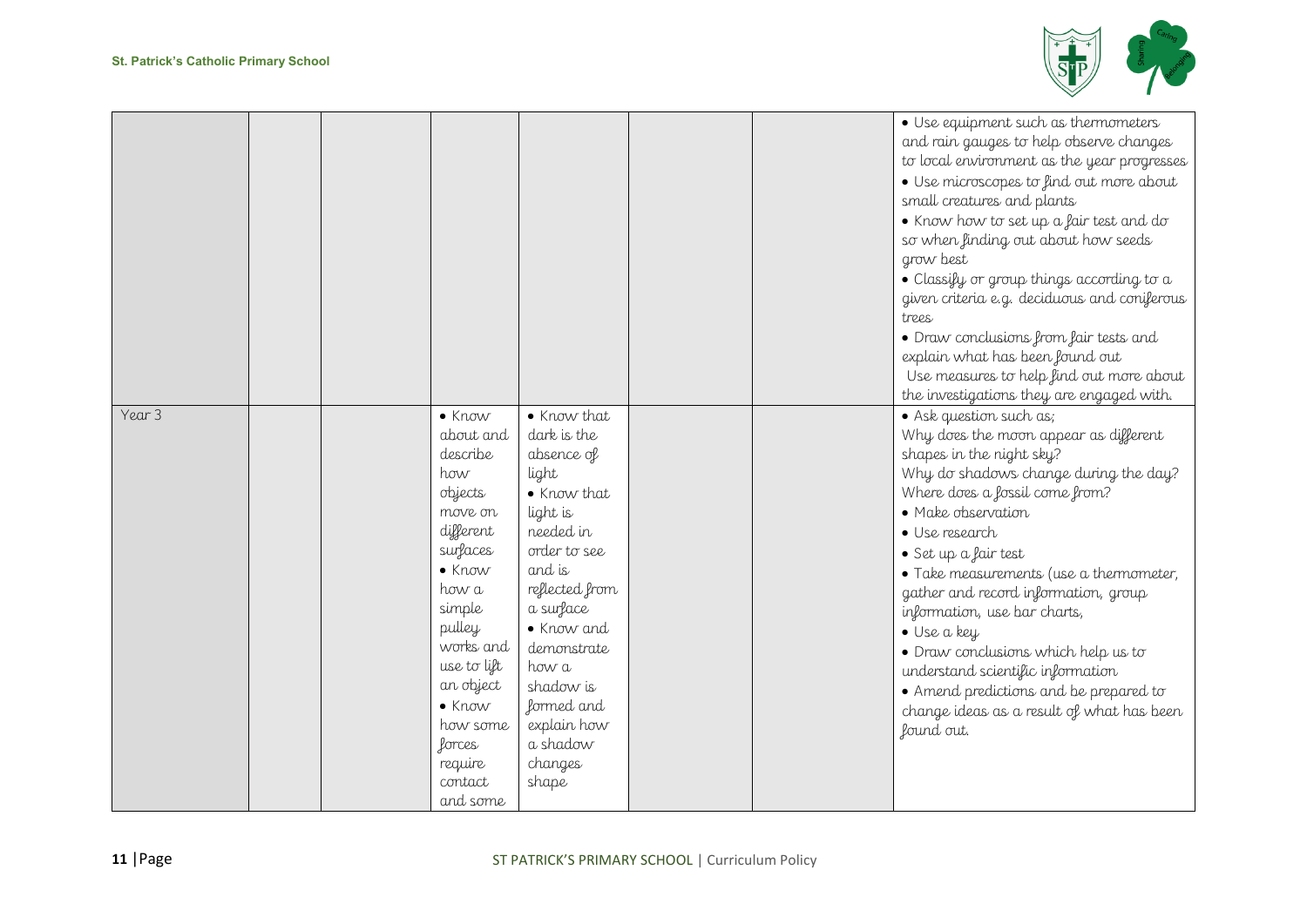

| Year 4 |  | don not<br>giving<br>examples<br>$\bullet$ Know<br>about and<br>explain<br>how<br>magnets<br>attract<br>and repel.<br>Predict<br>whether<br>magnets<br>will attract<br>or repel<br>and give a<br>reason. | · Know about<br>the danger of<br>direct sunlight<br>and describe<br>how to keep<br>protected | •Know how                                                                                                                                                                                                                                                                      | · Identify and                                                                                                                                                                                                                                                                                                                        | • Ask questions                                                                                                                                                                                                                                                                                                                                                                    |
|--------|--|----------------------------------------------------------------------------------------------------------------------------------------------------------------------------------------------------------|----------------------------------------------------------------------------------------------|--------------------------------------------------------------------------------------------------------------------------------------------------------------------------------------------------------------------------------------------------------------------------------|---------------------------------------------------------------------------------------------------------------------------------------------------------------------------------------------------------------------------------------------------------------------------------------------------------------------------------------|------------------------------------------------------------------------------------------------------------------------------------------------------------------------------------------------------------------------------------------------------------------------------------------------------------------------------------------------------------------------------------|
|        |  |                                                                                                                                                                                                          |                                                                                              | sound is made<br>associating<br>some of them<br>with vibrating<br>• Know how<br>sound travels<br>from a source<br>to our ears<br>• Know the<br>correlation<br>between pitch<br>and the object<br>producing a<br>sound<br>• Know the<br>correlation<br>between the<br>volume of | name appliances<br>that require<br>electricity to<br><i>function</i><br>$\bullet$ Construct $\alpha$<br>series circuit<br>·I dentify and<br>name the<br>components in a<br>series circuit<br>(including cells,<br>wires, bulbs,<br>switches and<br>buzzers)<br>• Predict and test<br>whether a lamp<br>will light within a<br>circuit | · Use research<br>• Carry out and set up a fair test<br>· Measure data using a data logger,<br>thermometer<br>• Gather information<br>• Present information using a bar chart<br>and other statistical tables<br>· Write up findings<br>· Draw conclusions from measureable<br><i>findings</i><br>Make and amend predictions and change<br>ideas based on what has been found out. |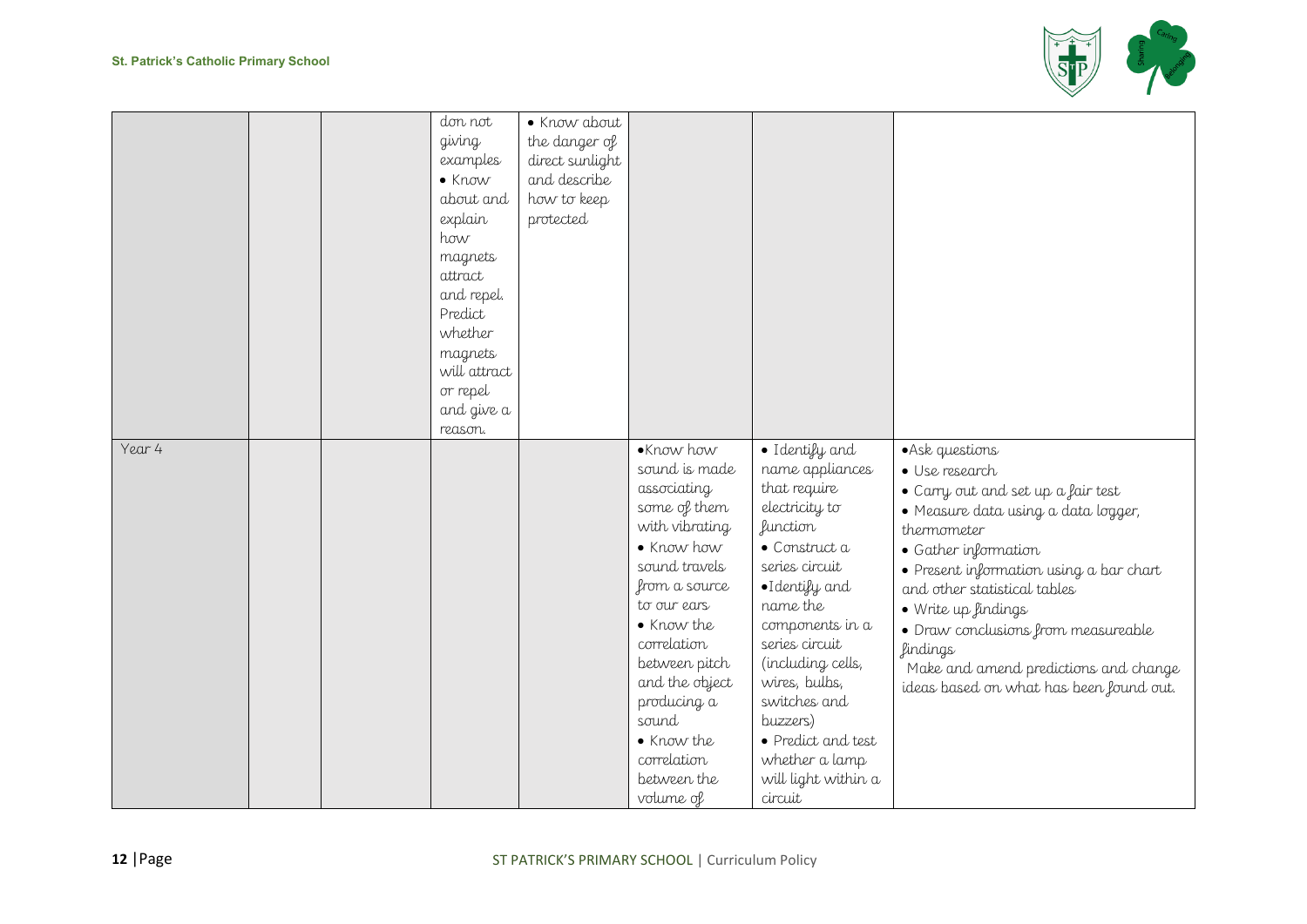

|        |                                                                                                                                                                                                                                                                                                                                                           |                                                                                                                                                                                                                                                                                                                                           | sound and the<br>strength of the<br>vibrations that<br>produced it<br>Know what<br>happens to a<br>sound as it<br>travels away<br>from its source. | • Know the<br>function of a<br>switch<br>• Know the<br>difference between<br>a conductor and<br>an insulator:<br>giving examples of<br>each |                                                                                                                                                                                                                                                                                                                                                                                                                                                                                                                                                                                    |
|--------|-----------------------------------------------------------------------------------------------------------------------------------------------------------------------------------------------------------------------------------------------------------------------------------------------------------------------------------------------------------|-------------------------------------------------------------------------------------------------------------------------------------------------------------------------------------------------------------------------------------------------------------------------------------------------------------------------------------------|----------------------------------------------------------------------------------------------------------------------------------------------------|---------------------------------------------------------------------------------------------------------------------------------------------|------------------------------------------------------------------------------------------------------------------------------------------------------------------------------------------------------------------------------------------------------------------------------------------------------------------------------------------------------------------------------------------------------------------------------------------------------------------------------------------------------------------------------------------------------------------------------------|
| Year 5 | · Know about<br>and explain<br>the movement<br>of the Earth<br>and other<br>planets<br>relative to the<br>sun.<br>• Know about<br>and explain<br>the movement<br>of the Mooon<br>relative the<br>Earth<br>• Know and<br>demonstrate<br>how night<br>and day are<br>created<br>• Describe the<br>Sun, Earth<br>and Moon<br>using the<br>term<br>spherical. | $\bullet$ Know<br>what<br>gravity is<br>and its<br>impact on<br>our lives<br>· Identify<br>and know<br>the effect<br>of air and<br>water<br>resistance<br>· Identify<br>and know<br>the effect<br>of friction<br>$\bullet$ Explain<br>how levers<br>pulleys<br>and gears<br>allow a<br>smaller<br>force to<br>have a<br>greater<br>effect |                                                                                                                                                    |                                                                                                                                             | ·Set up an investigation<br>· Set up a fair test<br>· Set up an enquiry based investigation<br>• Know what the variables are in a given<br>enquiry<br>· Use measurements including capacity<br>and mass<br>· Use other scientific instruments as<br>needed e.g. thermometer, rain gauge,<br>spring scales<br>• Record data<br>· Make predictions based on information<br>from investigation<br>· Use diagrams as and when necessary to<br>support writing<br>• Relate causal relationships<br>Frequently carry out research when<br>investigating a scientific principle or theory |